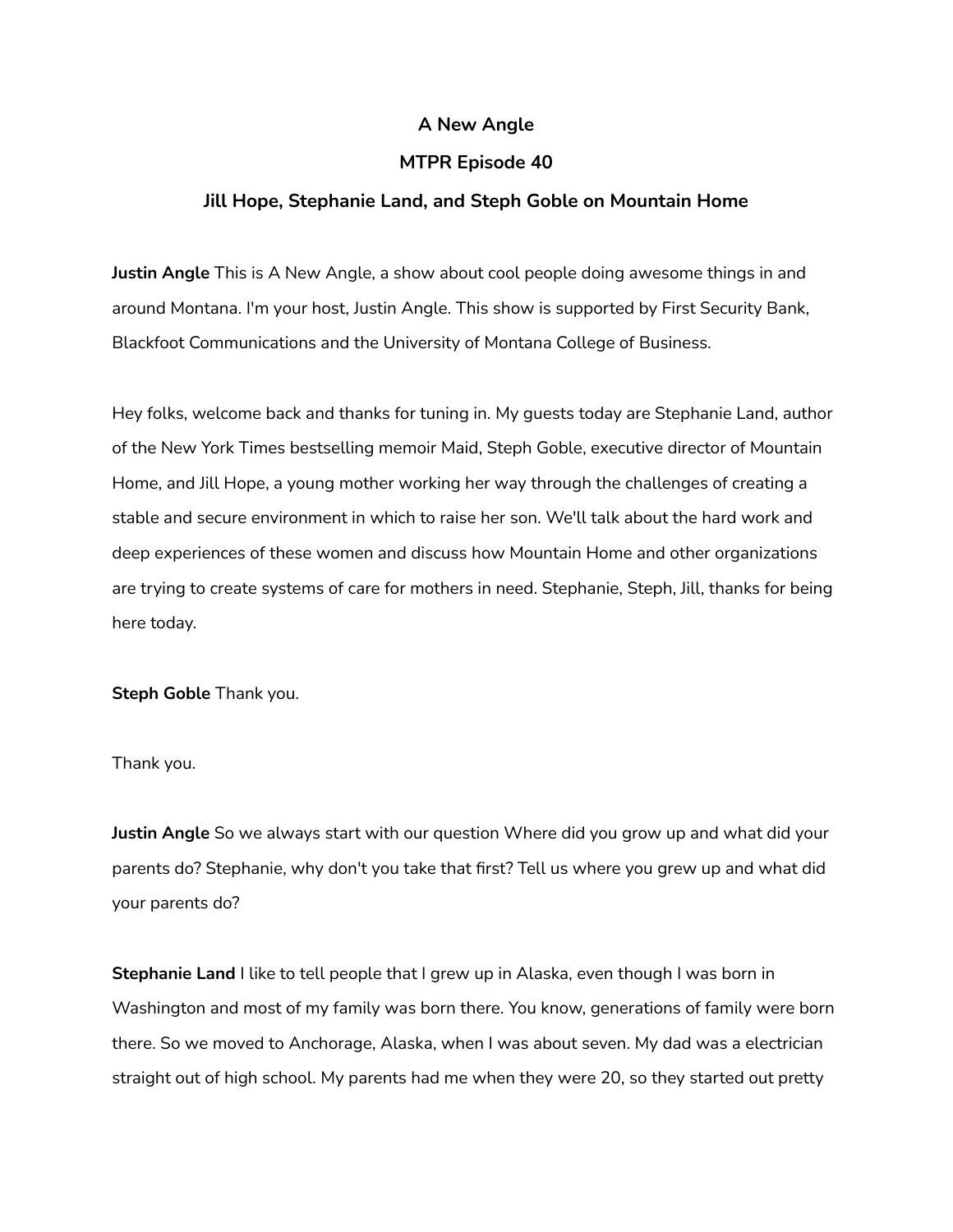young. And my mom put herself through college after that, once we got to Anchorage. And she was the first person in our whole family to put herself through college. And she became a social worker.

**Justin Angle** Super. Steph, how about you?

**Steph Goble** So I'm born and raised in Great Falls Montana, and I've gotten to live on both coasts of the United States. And then I didn't. I don't know who I was fooling. I made my way back to Montana drawn to the mountains. Both my parents are implants. They met in college and my dad thought, If I'm going to do more graduate school, I'm going to do it in the mountains and explore. So he came here for law school and my mom followed and has always worked in women and children's advocacy work. So, I think apple and tree, here, I followed suit.

**Justin Angle** So absolutely. Jill, tell us about you.

**Jill Hope** I'm from Flathead Reservation, St. Ignatius, like St. Ignatius. Like that's where I grew up was like the middle of nowhere. And I moved into St. Ignatius For middle school. For high school, I moved to Missoula.

**Justin Angle** So let's start out, Steph, perhaps with you. Talk us through what mountain home is. What do you all do down there?

**Steph Goble** I always like to start with saying that we are a communal living— I never like to use the word shelter because I think there's a lot of quick judgment that comes around when you say shelter. And what we are is a facility that provides basic needs and wraparound services for young moms and kiddos. We just recognize that that's such a vulnerable time in our lives where there's a bond that's so essential between moms and kids. And even if you're surrounded by all the support and the resources in the world, it's just it's a lot. And so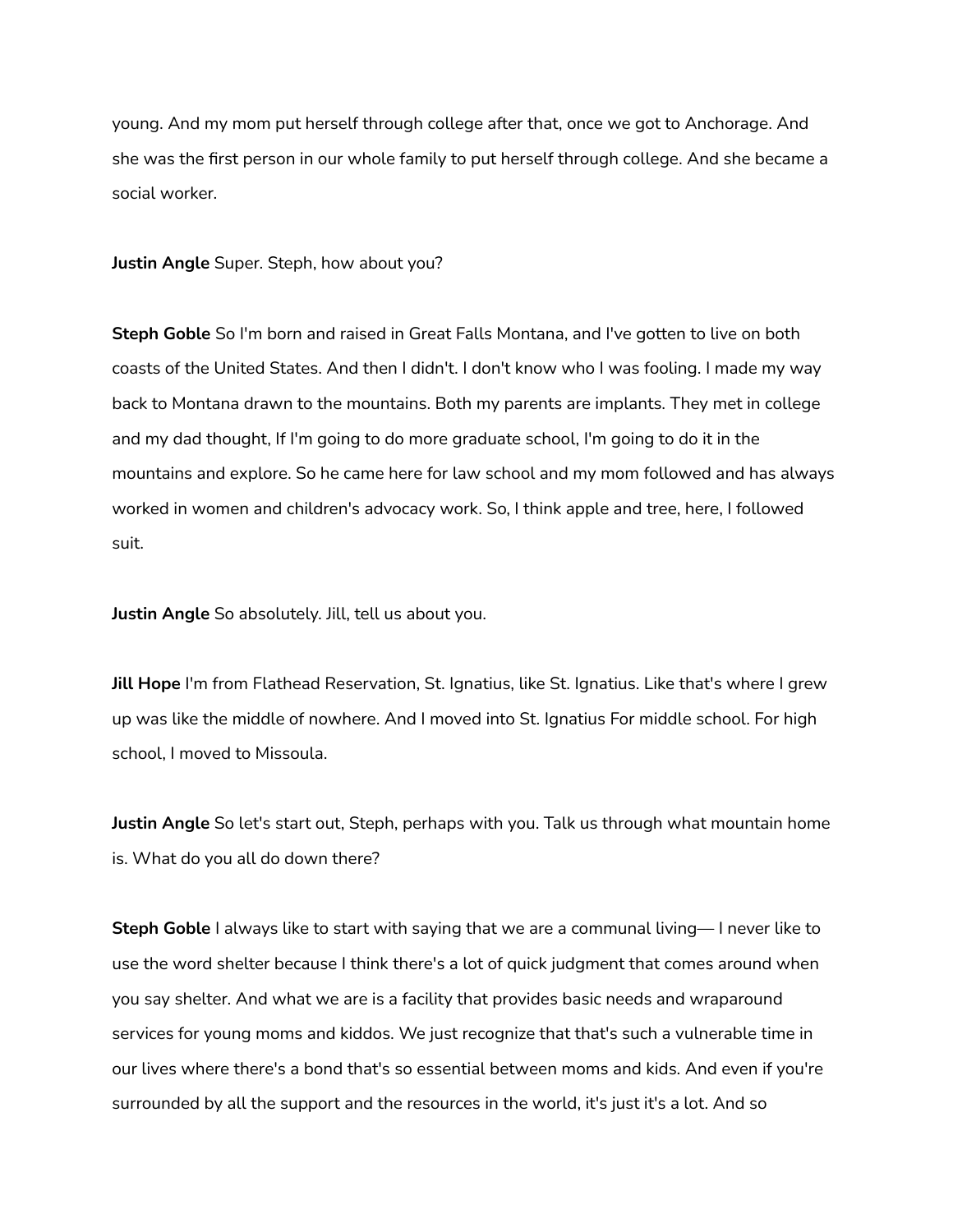Mountain Home has a communal living space where we have seven bedrooms that moms and kids share, but they come together and cook weekly meals together. They go through evidence-based parenting classes together. And then we also have seven independent living apartments attached on campus.

All of this again, is is a one stop shop, and the idea is that we saw once we have a mom that signed up for our care, we can enroll them in mental health support through therapists and case managers, both for adults and children. We have a built in child care system. And then we also have a community center where we do financial classes. We have book club, we have peer support and then we also have volunteer platforms where we can have community centers build organic relationships with these young moms as they're kind of figuring out who they are, where they want to go and set their goals. And lastly, we have a supportive employment and education program, and this is pretty special because it is client based. It's evidence based as well out of Dartmouth University. And the idea here is that these young moms can kind of discover who they want to be set their goals, finished degrees get employment because I think the best gift you can give someone is finding self-worth and value and being able to build a sustainable structure around them.

**Justin Angle** Super. So Stephanie, first of all, congratulations on all your success. It's been wonderful to sort of see you succeed on so many dimensions, and it's also been wonderful to see you stay engaged in Missoula and the University of Montana community. Why did you choose to align with Mountain Home? What about that organization sort of speaks to you, and why is it important you to support it?

**Stephanie Land** I actually learned about Mountain Home through Facebook like somebody was having a birthday and they decided to support Mountain Home. I think it was like a year ago, maybe. And and I had not heard of them before. And so I just from their little caption, I looked into them and I just thought like, Oh my goodness, this is the best thing that I have ever seen and immediately donated money. And then after that had I just felt really drawn to that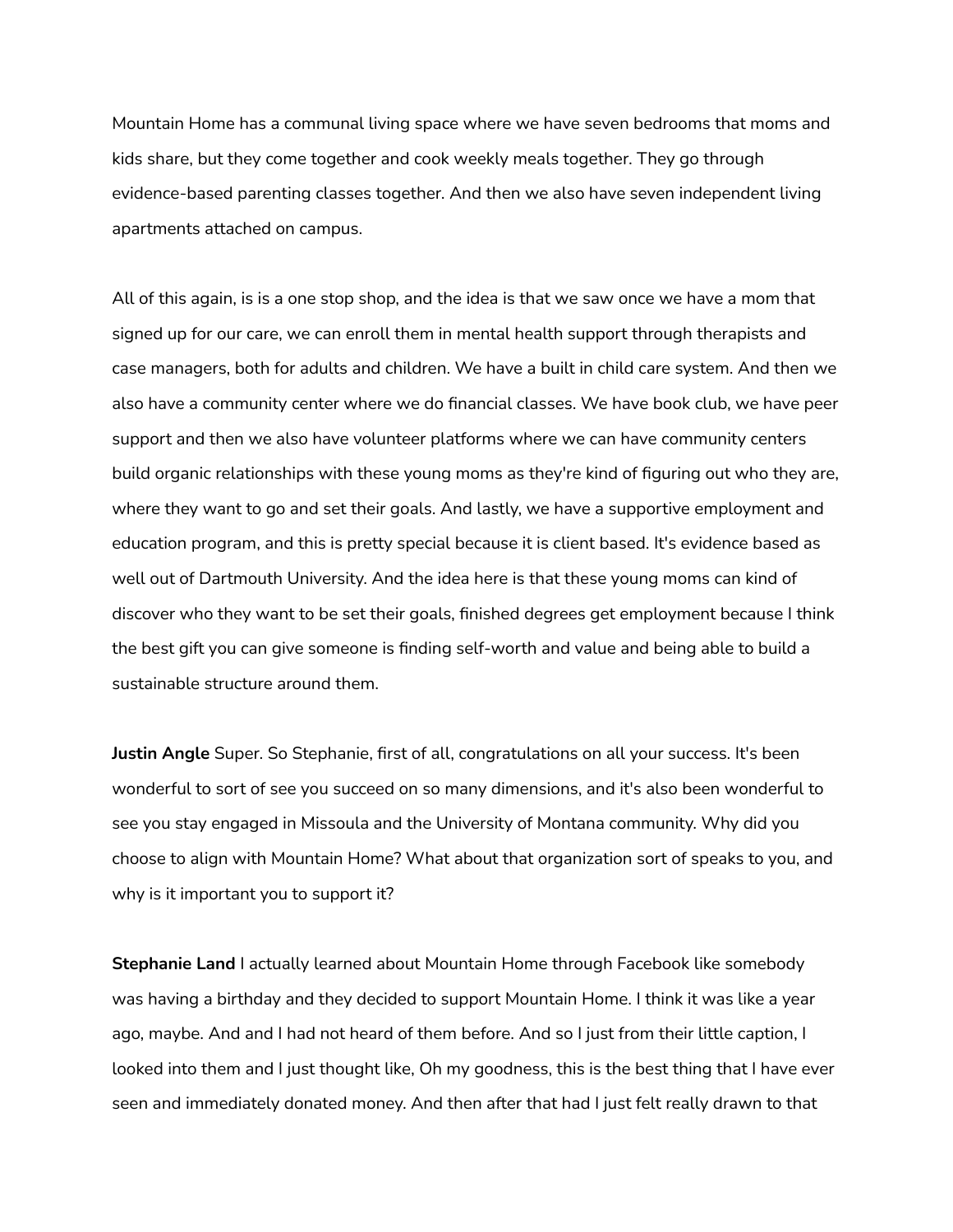organization because the thing that I relied on the most when I was in Missoula, especially as a single mom going to college, I called 2-1-1 for help so much. And that was just kind of a lifeline for me. Because it was a place that I could go, you know, even though it was calling on the phone and I could find out what resources were available for whatever I needed at the time. You know, whether it was a gas voucher, housing, I need needed help with childcare or something like that. I didn't have to go to five different organizations to find out who had what where. I could just call this person. And mountain home just seems like a an in-house kind of thing like that where you have a lot of access to people who have knowledge about what resources are available.

It's really hard to find resources when you need them. And I think any organization that not only is realistic in what things they provide for single parents and especially single parents who are trying to work and raise their kids and go to school and house and feed, you know, it's all of these basic things that a lot of people take for granted. But when you are stuck in a situation where you find yourself with nothing, there really isn't that much out there to help you unless you have, you know, a stack of paperwork or you go to five different offices or, you know, something and it is so helpful to have just one person or one building that you can go to. So you don't have to spend all day chasing around all of these things and standing in all these lines. And I also really appreciated that a lot of their focus is on mental health. I did not have that.

I never really had any meaningful connection with mental health provider. I've learned so much about post-traumatic stress disorder attachment, you know, and and trauma and triggers and all of these things that if I had known this when I was living in poverty and trying to raise my kid alone and going through all of these custody battles with their dad and and just trying to better my life and going through means testing with trying to get food stamps and just all of these things that are kind of made to make you feel like it's your fault. And it's. Really not. And nobody told me that that nobody said it wasn't my fault. And it really wasn't until I had some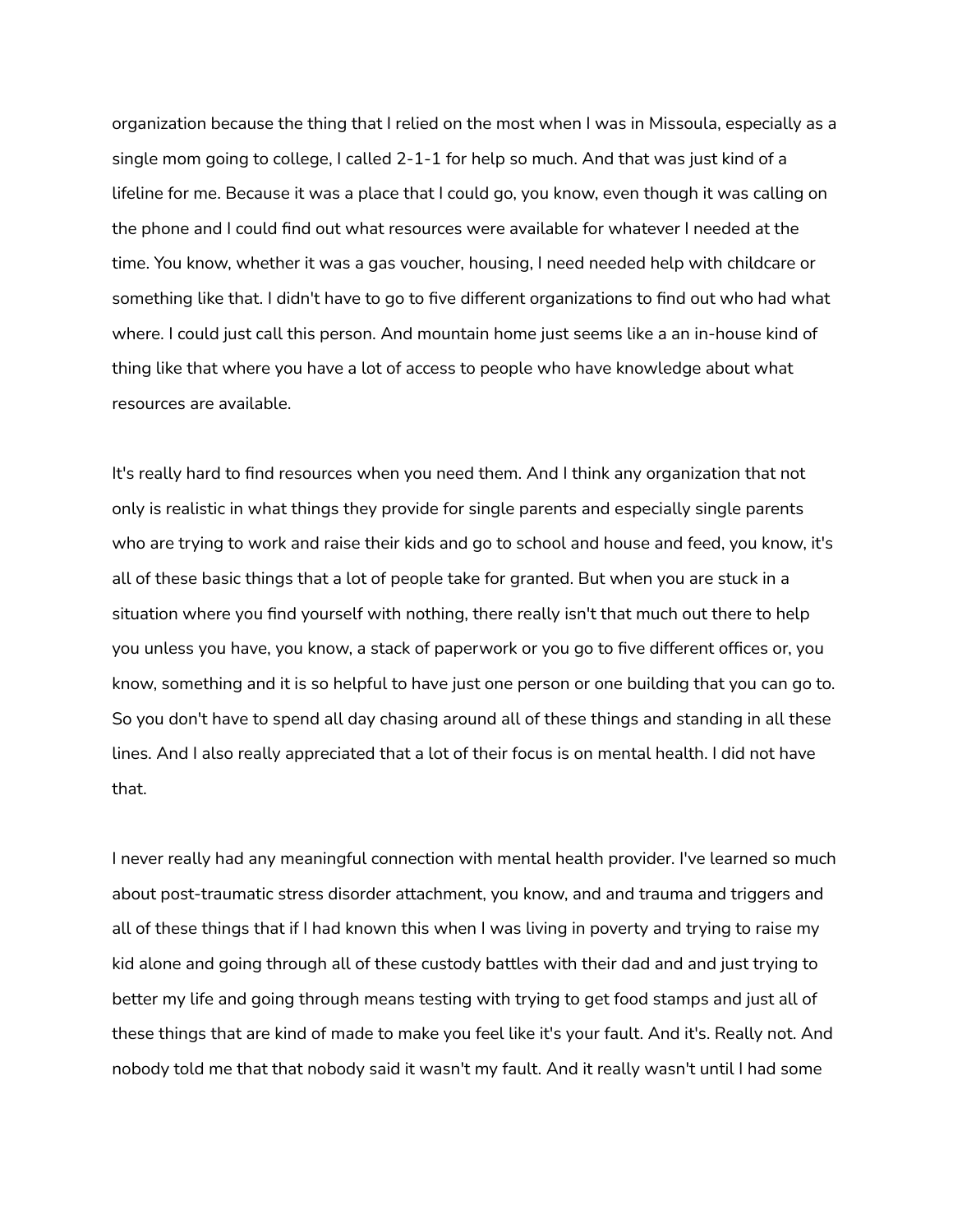success that I could see that it wasn't my fault. And so in my mind, mountain home is just kind of this like, it's not your fault. Time table place.

**Justin Angle** So let's let's bring you into the conversation, Jill. If you're willing. Tell us a little bit about, you know, how you found mountain home and how you found your way there.

**Jill Hope** Honestly, I was working at a mall and my mom was watching my son kid go to work, and I was still 19. I just turned 19. I had my son at 18 and like my mom was watching my baby while I worked. And it just did not work out, and I wasn't able. I had to quit my job and my actually my boss told me about Mountain Home and was like, Hey, like, you should check it out. And he actually let me use his computer to apply.

**Justin Angle** Wonderful.

**Jill Hope** So that's how I did. I applied on my boss's computer and then I quit my job and then Mountain Home got in touch with me and I wasn't living at home. I was me and my baby were living in my friend's aunt's house. And so just living with someone I didn't really know sucked. But yeah, and then found Mountain Home, I don't know why I'm crying. I'm sorry.

**Justin Angle** That's OK. Yeah, I mean, it must've taken tremendous courage to initiate that first contact. And, Steph, were you sort of around when Jill entered the organization?

**Steph Goble** Yeah, I think I had just started as well. So I kind of we have the same path in that way and just being new to mountain home and really what I think I just want to echo how much bravery it's when we talk to young moms about making that first phone call or contacting. You have to be so vulnerable to admit that you're in that state and to that you need that kind of support and it just the amount of courage it takes to make a transition and to get out of that, that's unhealthy living condition or an abusive relationship and to to start thinking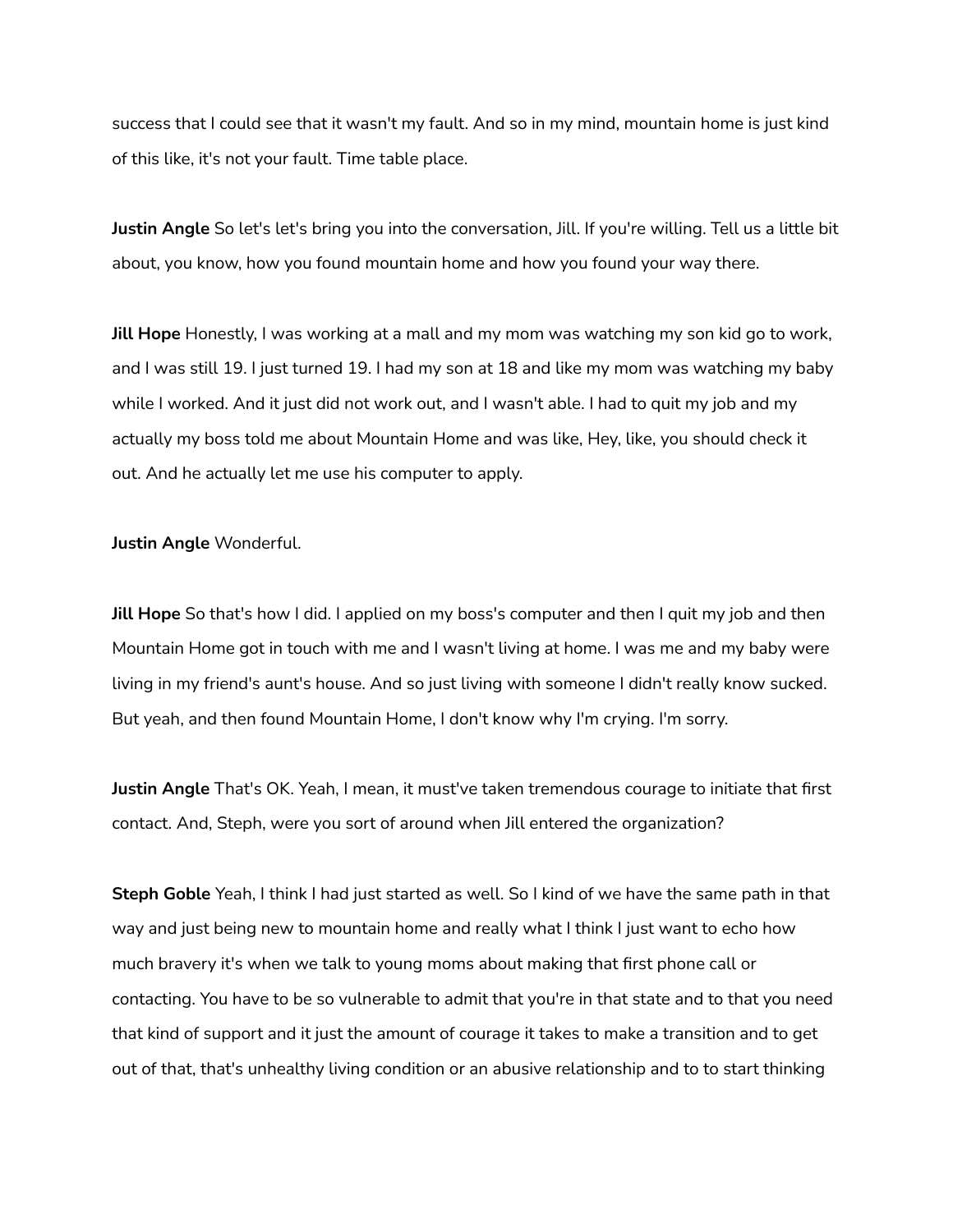outside of that, it's just huge. And I just I'm proud to see those tears, Jill, because it shows how far you've come.

**Justin Angle** Yeah. And so you said your your your your son just turned one—.

**Jill Hope** In July. Yeah.

**Justin Angle** In July. And yeah, so what are you kind of working on at the moment? You're you're you're sort of part of the community at Mountain Home and working on being a good mom, and —

**Jill Hope** Yeah, and I'm trying to get my HiSET and I, it's five tests, I've passed two or three more to go, OK. And then I'm considering Missoula College and I also want to be like a lash technician. Yeah. And yeah, just the next goal is finish school, go to college and then just keep on working in the same time and be a mom. And my son's dad doesn't isn't involved in my son's life at all. He hasn't seen him since he was a few months old. So and it's been over a year and we still haven't seen or talked to him. So I'm kind of really on my own with my son.

**Justin Angle** And are you able to spend quality time with your son?

**Jill Hope** All the time, I'm with him, yeah, he's like literally with me all the time.

**Justin Angle** And now that you sort of feel like you have some stability and a plan, how does motherhood feel different or does it feel different?

**Jill Hope** Honestly, I was only like a mom, like a few months before my own home. OK, so like I just it was my life was really chaotic. I was literally just 18, and then I turned 19. So I was like, literally, just from high school normal and now I'm a full time parent. And it was a really weird transition because I was like, wasn't really, like, prepared to grasp how much responsibility I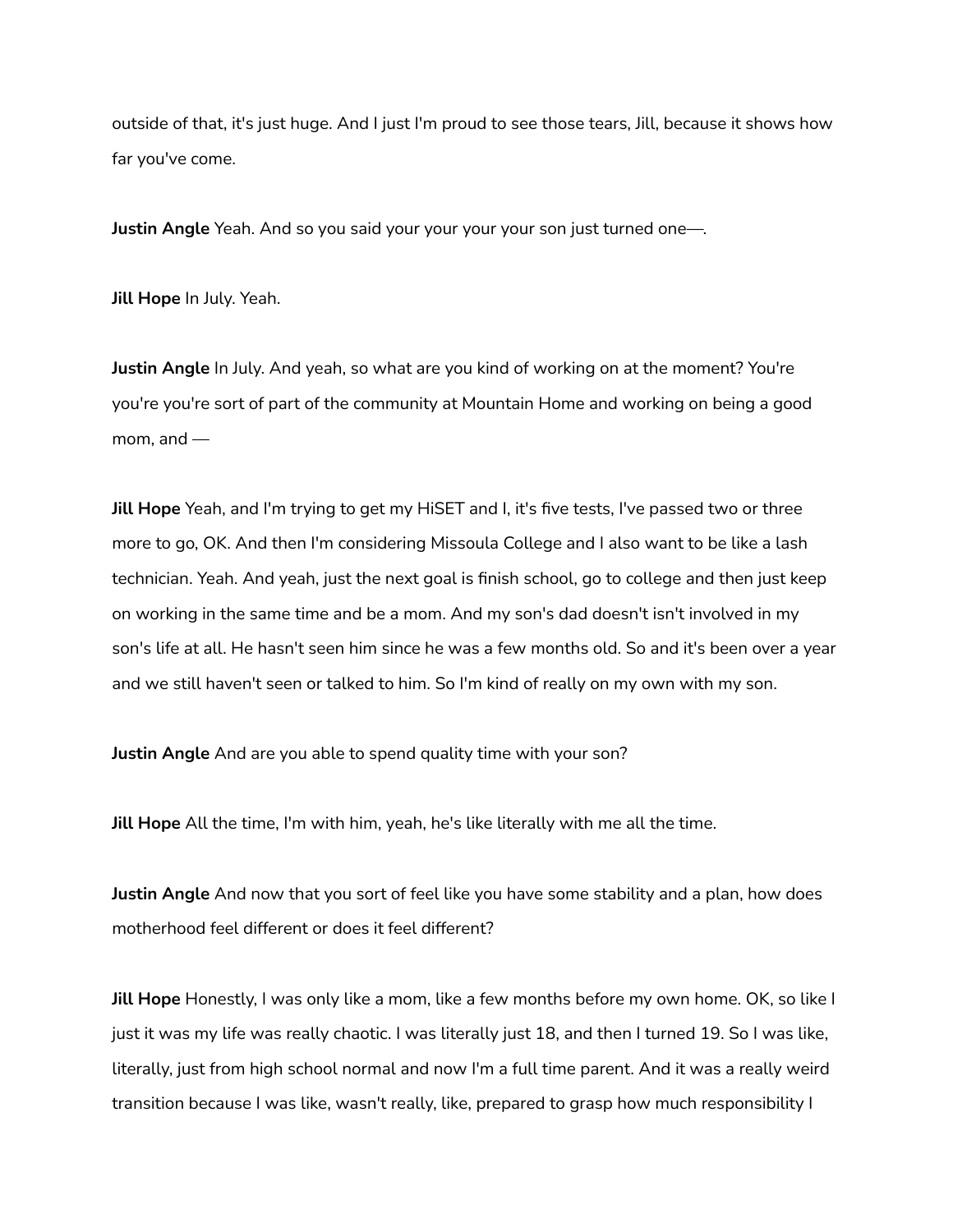was really taking. Because I was like, Oh, I'm like, I'm having a baby. Like, I was going to be so cute. I'm excited to meet him. And then all the, Oh, \*\*\*\*. This is huge. Like, I'm like a mom forever. Like, This is never going to stop and I have to, like, be stable for my son forever. And that's like, really scary. You know, I always have to be like, stable for him. Always had to have a job. You know, I mean, so it's like the weird transition.

**Justin Angle** We'll be back to my conversation with Stephanie Land, Steph Goble and Jill Hope after this short break.

Welcome back to New Angle. I'm speaking with Stephanie Land, Steph Goebel and Jill Hope about the amazing work of Mountain Home Montana.

So Stephanie, when you hear Jill's story, I mean, what does that evoke in you? What do you what do you think of her feel?

**Stephanie Land** You know, I think becoming a mother is extremely isolating, especially when it's unexpected, and it's not really part of what your social group is doing. You know, I became a mom at twenty eight and it was ten years older than what Jill went through. But at the same time, like my social group, we were baristas and waitresses and working all these odd jobs and drinking at bars at night and just kind of like hanging out and then suddenly you are pregnant and you can't be a part of that anymore. And it's incredibly isolating. And I think there's a lot of loneliness that happens just in the other half of the equation, who made this baby like not wanting to be any part of that. And kind of, in my case, was very angry that I even chose to continue on with the pregnancy.

It was so incredibly lonely and and I went through this time period. I mean, not only through pregnancy, but then, you know, the first year of my child's life just feeling not only very much alone and very much on my own with everything but like also like what am I going to do with this human being that is like so vulnerable and relies on me for everything I think, you know,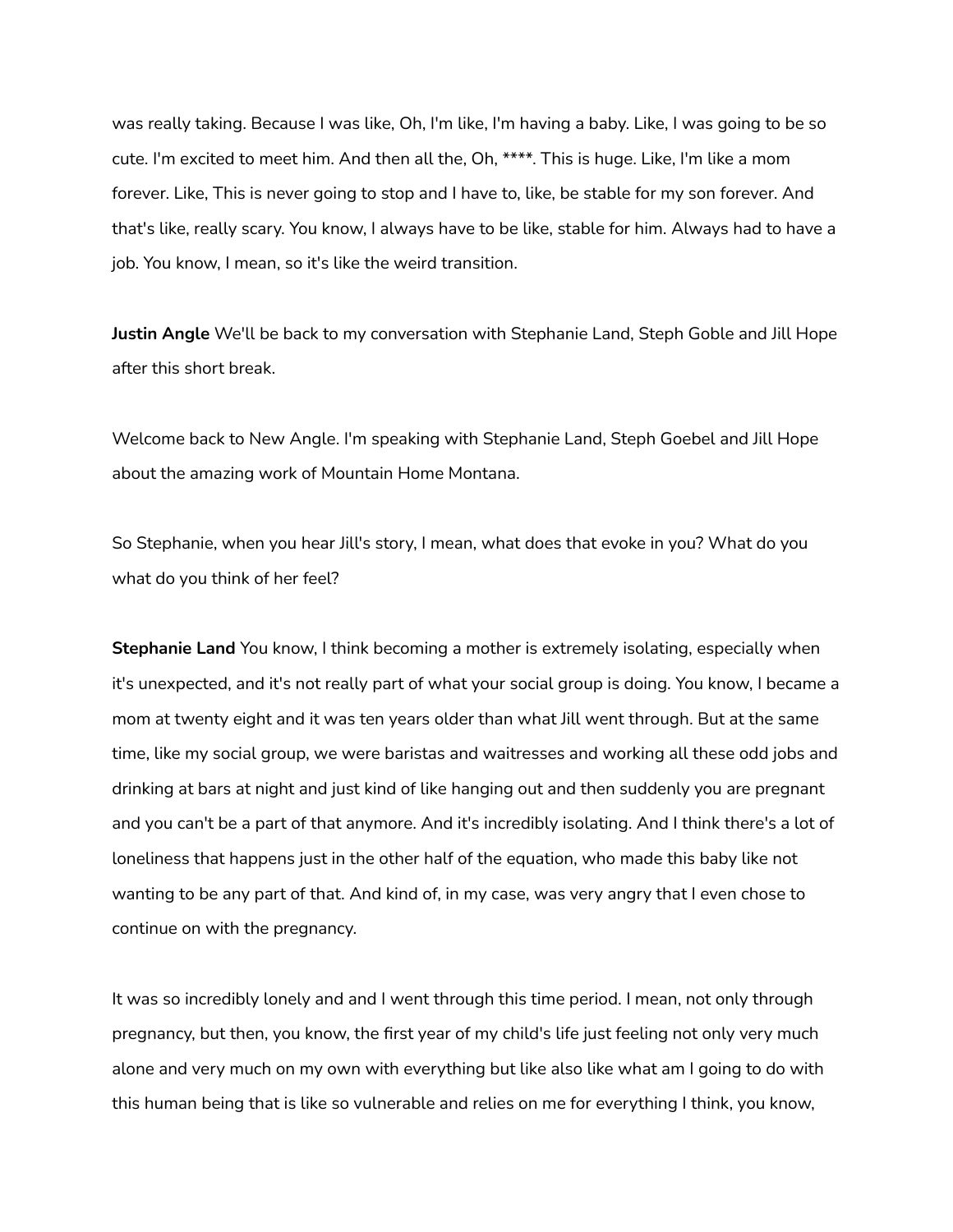after a while, I relished in this schedule and the responsibility and and all of that, because without it, I don't think I would have been able to do the things that I was supposed to do, like get up at seven o'clock in the morning. It helped sometimes that I had a three year old banging on my face at six o'clock in the morning and like, Oh yeah, I got to get up and make sure that you're OK. And and I still think about those years of just setting them up for the best possible path that they could take and and I know that it was hard and it was at times it was horrible. But we got through it and I wouldn't want to put like so much on my kid that I'm telling them, you are the person that made me survive all of this. But like, in a sense, they kind of were. I do see just that primal need to take care of your kid was so strong and I'm glad that it was for me. I am thrilled that my kid has grown up into that person that they are. And I don't think that there is any difference between a parent who doesn't have the means, and a parent who does I mean, we're all trying to parent. And we're all trying to do the best that we can. And I just wish that there was more equality in that assumption.

**Justin Angle** Jill, as you as you hear Stephanie's reflections. Yeah, maybe 10 years or, you know, a few more years down the road from you. How is that? Is that inspiring to you?

**Jill Hope** Stephanie, that I really connected with? Stephanie said, like the primal need to take care of a kid was strong. Which is really true. That's with me, like soon as I became a mom, like my whole life changed. I'm like, I'm like, I'm a good mom, and I'm going to have to be good mom forever because I just love my baby that much.

**Justin Angle** So, Steph, I'd love to get your thoughts on this next idea. As our hearing, Stephanie and Jill, reflect on their experiences. I mean, to kind of themes emerged to me. One is the kind of emotional support for dealing with a lot of the ambiguity around all of these challenges coming at Young Moms so fast. But also like, it sounds like you need an administrative staff to just navigate, like you said, all the different forms of government support and systems and forms and just it's so daunting and it occurs to me like, yeah, wealthy folks have eased because they don't have to navigate all these different systems or they can farm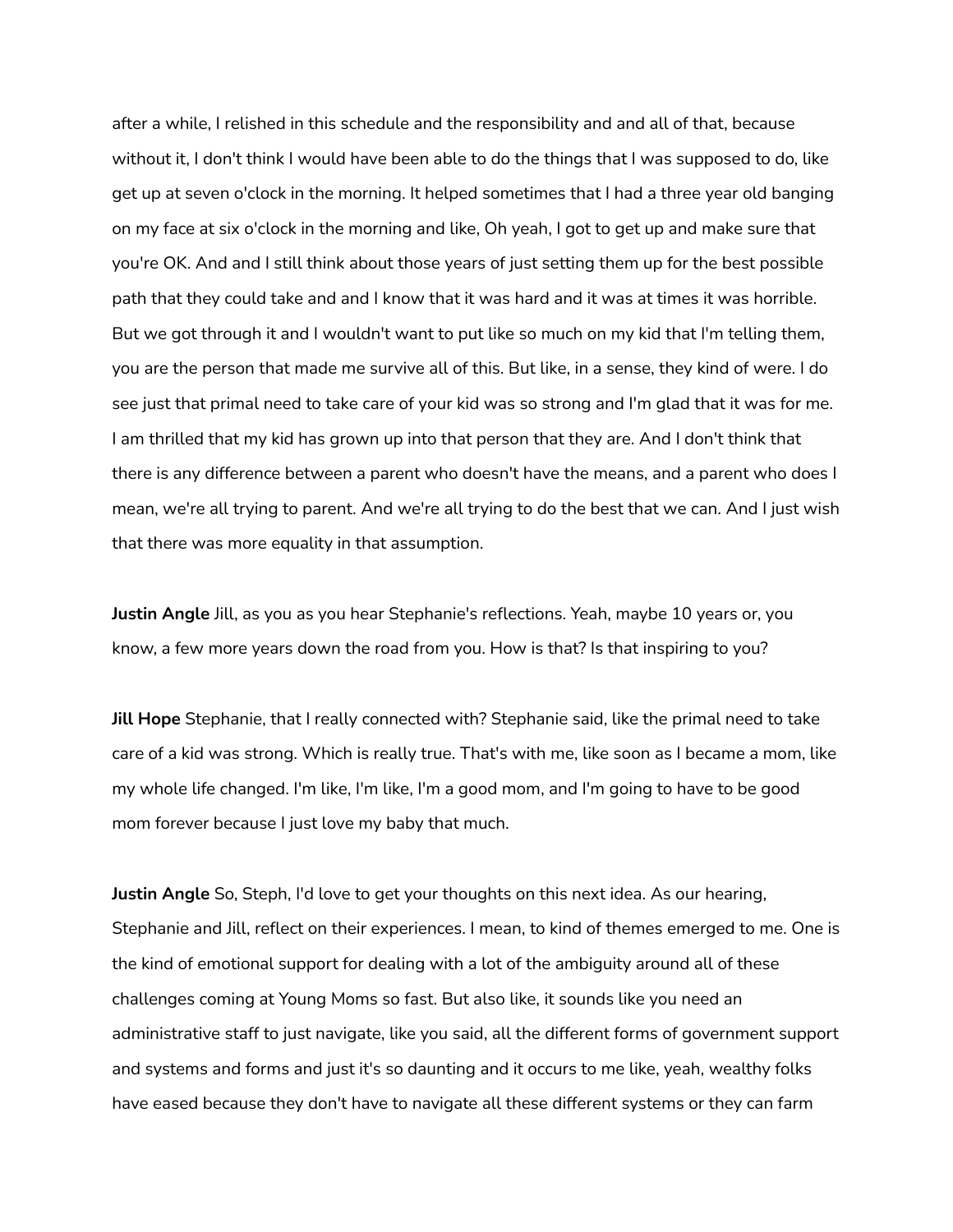that out or like tha's part of the tailwind that wealth creates in many ways. So talk about like how your organization maybe tries to manage both of those and probably other dimensions that are not even considering.

**Steph Goble** I think we're in a really special window with this pandemic, to be honest with you. I think we're feeling a shift, hopefully feeling a shift in our society of going from, you know, I or you to we. And recognizing that the way we have it set up, whether that's bigger systems and governmental systems, state or organizations like Mountain Home, we need to change the model. And that's why I do believe, you know, obviously I'm pretty biased, but Mountin Home is unique in the sense that we're thinking of long term. We're thinking continuity of care. Like all of these impact that. And so when a mom and her, you know, baby or kiddo or, you know, fetus enroll with us, we really are focused on meeting them wherever they are on that path and making sure their voice is is part of sculpting that plan. And so having someone navigate that with them and ensuring that prenatal health doesn't fall through the cracks, that we're ensuring that a mom who has to work, shift work and gets off at 9:30 at night can still get a pediatrician online. Those kinds of things that, yeah, someone with with a financial background isn't as concerned about because they have the accessibility to that. But as human beings, we all deserve that right? And Stephanie's right. If it's a one stop shop, it's less likely that people fall through the cracks.

**Justin Angle** Yeah. And what you said there really struck me that this moment of, you know, in the life of young mom and a young child like it is, that's an intergenerational moment, right? So if you're going to try to break up cycles of intergenerational poverty or struggle or trauma? Yeah, it would occur to me that that moment is particularly salient.

**Steph Goble** Yeah. So interesting stat from Mountain Home is like 40, 43 percent of our moms have been involved in some part of the foster care system themselves.

**Justin Angle** OK.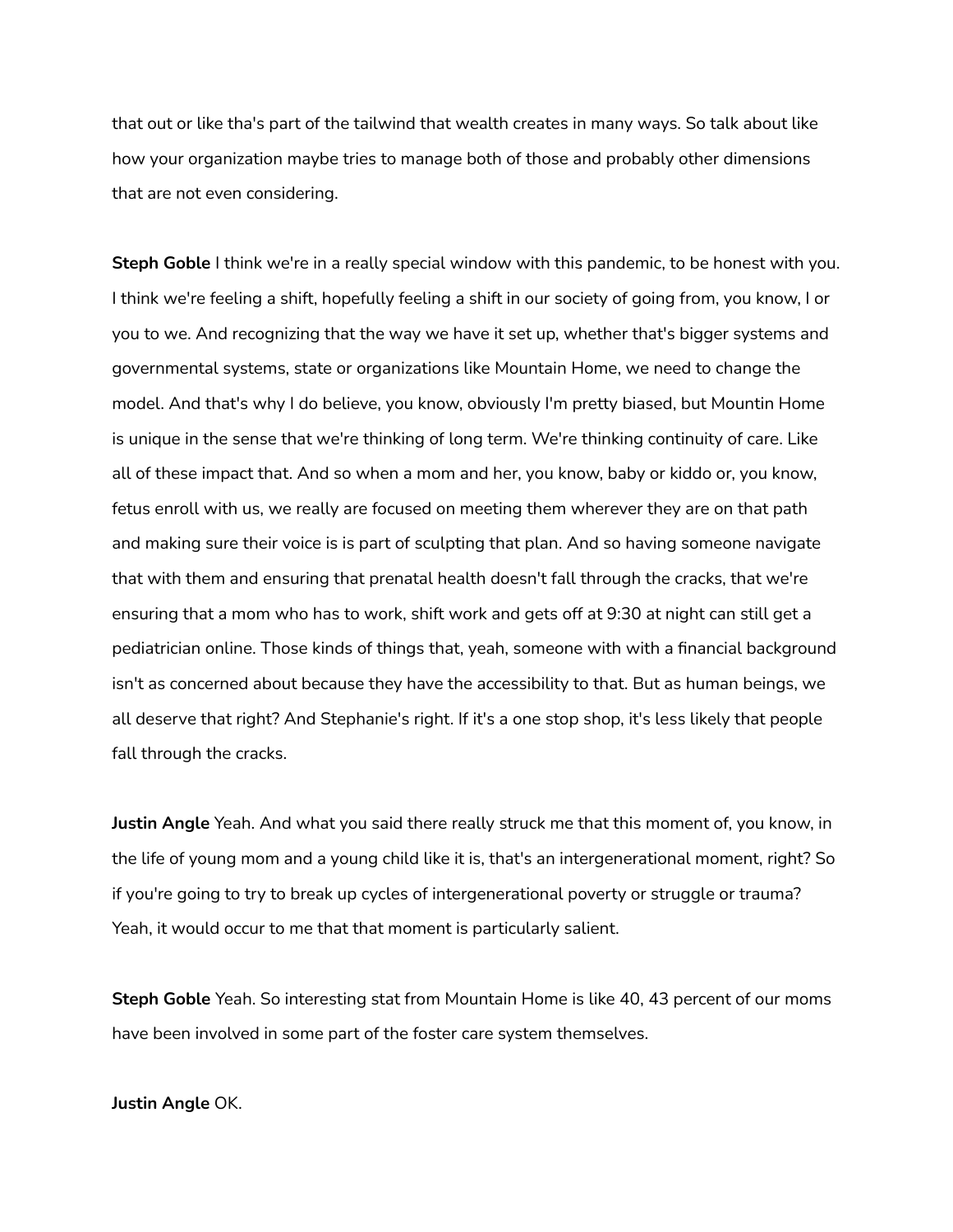**Steph Goble** And so we're showing that if we can keep the family together and we can work on helping them grow healthy together, there's less likely that that foster system that we're falling back into it. That the next generation is having that trauma of separation, that trauma of unhealthy living conditions and addressing things like mental health in that process so that moving forward, there's good coping. And Jill and I've had honest conversations about that and sobriety and what she wants for Charlie, which is pretty amazing.

**Jill Hope** So I had a problem in high school with alcohol. It was really bad. It took my whole life. It literally did. I almost killed me. And I'm worried about my son, and I'm worrying because he's Native American and the and the generational curse went to me. obviously. It went to my sister, went to all my family whenever and then my son. I'm just really hope he chooses the right path, and I hope he stays away from alcohol. And I just really, I'm going to help him. I'm going to support him any way I can. Because I know my parents, when I fell into that, they kind of gave up on me. All right. She's a bad kid like you, just like the rest of them.

**Justin Angle** You have the courage to to speak out. You know, I've seen you quoted in the press, you're you're doing this interview, you've decided to tell your story publicly. What's the motivation behind that? What are you hoping to achieve? Are you? Yeah. Tell us about that motivation.

**Jill Hope** Pretty much is awareness, because I know I am not the only one. I know there's tons of moms, tons of young moms, and I think we all just go through the exact same thing. And I know it's hard, like I really do. So I just want to let you know like you can pull yourself out of that and you can live a life without alcohol. Like, I didn't think it was possible, but it really is possible.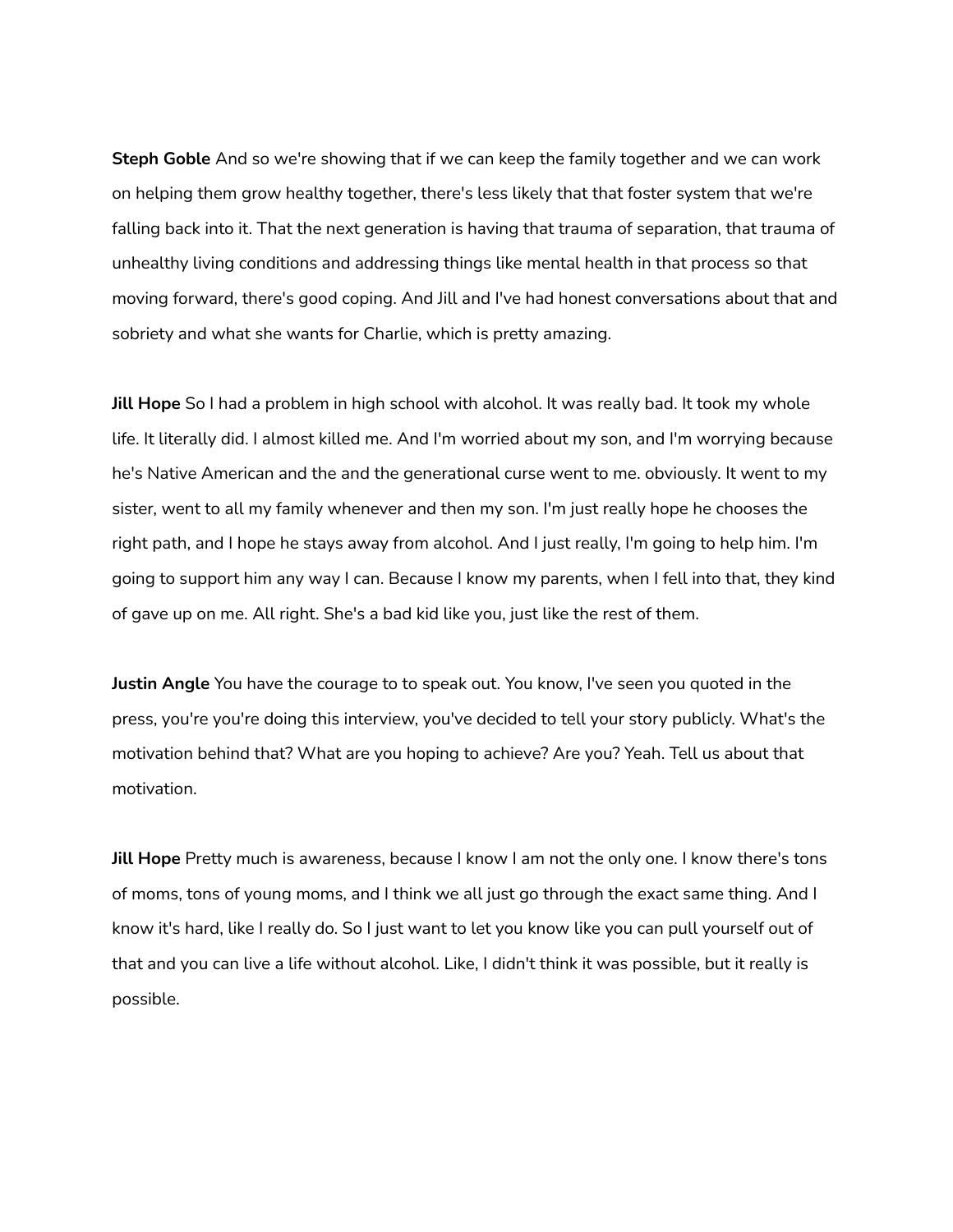**Justin Angle** Super. So are the last. Threat of questions, and I'll theme it a little bit differently for each of you, and I'll start with you, Jill. Like, fast forward, you know, 10 years from now. What are some other things that you envision in your future or aspire to?

**Jill Hope** I want to live somewhere in a bigger city where it's sunny. I want to have like a really nice house, and I just want to have like a walk in closet. I think that'd be cool. Yeah. And just have a really nice car and have my son in a nice school. I hope he's a basketball player, so I, you know. Yeah, and that's what I want to do. I just want to be happy and just do good things in my lifetime.

**Justin Angle** So, Stephanie, talk about kind of the future for you. I mean, tremendous success with your debut book. What sorts of questions and issues are you looking to investigate and stories? Are you still interested in telling in your in your next act?

**Stephanie Land** Well, I'm working on a book called Class and I'm researching it right now and just learning as much as I can. The premise of the book is I was a moment in my senior year of college, I was pregnant with my second child and I was kicked off of food stamps as a full time student and I was so angry at that. And it was it was such a defining moment for me, I think, because I had worked so hard to get to that point of my senior year of college. I was about to graduate with the bachelor's. It was still just this moment of just, I am working so hard and now you're punishing me because I'm working 16 hours a week and not 20, and it just it didn't make any sense to me. And so, I wanted to write about that and just how inaccessible higher education, especially U of M, is inaccessible to low income students. And how many barriers there are in place.

I think we expect people in poverty, people on the edge of poverty, people who are working class, you know, we we hammer this world resilience onto them. I don't think that we should just default to like, Oh, well, children are very resilient. They'll get through it. When, really, we need better systems to support them so they don't have to learn how to be resilient. I shouldn't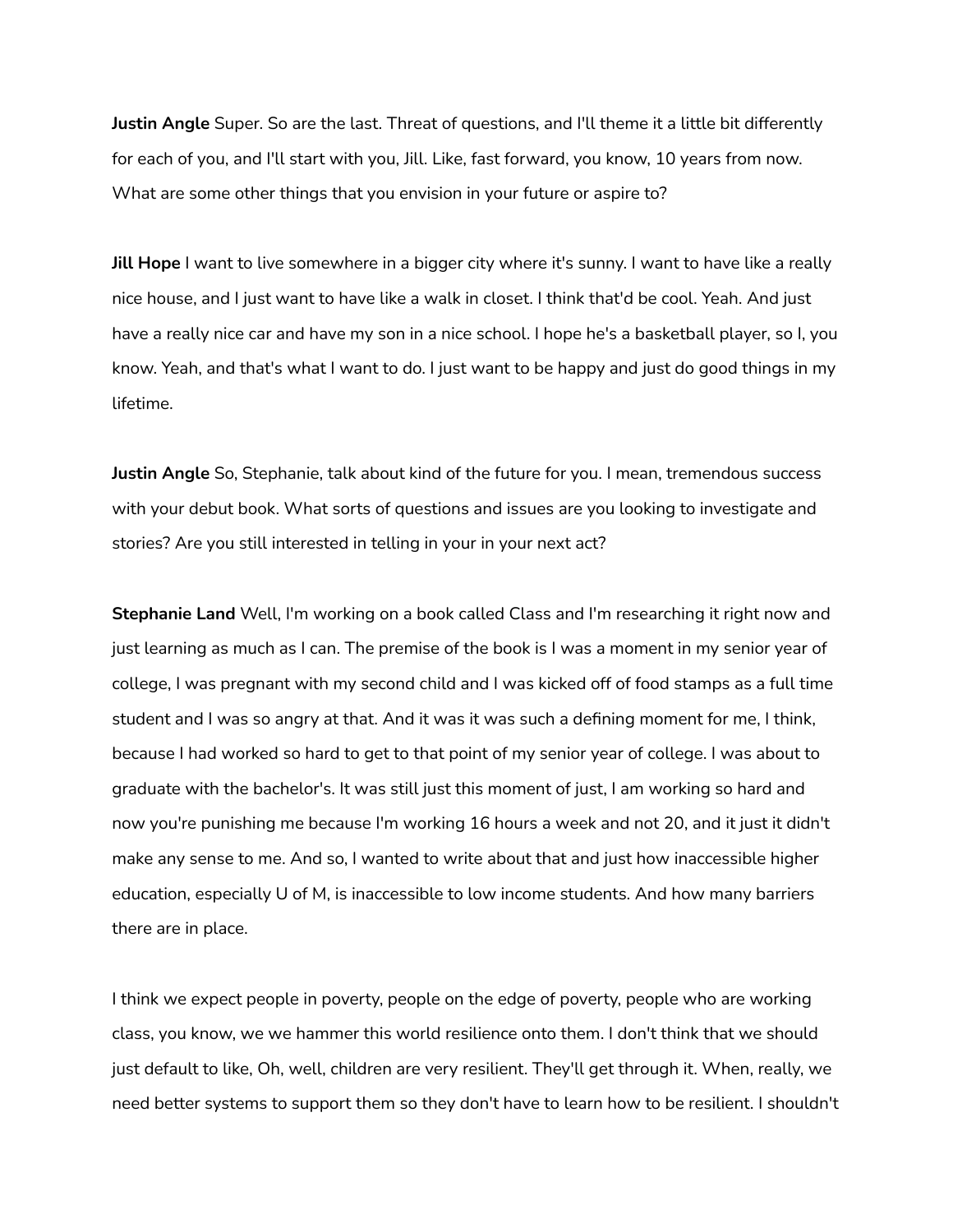have learned how to be resilient as a single mom. Jill shouldn't learn how to be resilient, and her son shouldn't learn how to be resilient. We should be fighting for programs to support them so that they don't have to learn that skill.

**Justin Angle** Yeah, that's well put, Stephanie. Thank you. Steph, what are kind of the, you know, your ten year, five year objectives for your term at Mountain Home?

**Steph Goble** Mountain home. I think Stephanie kind of voiced my first challenge, which is people don't know, Mountain Home offers as much as it does. I mean, we don't discharge from our services. We have people enrolled in our mental health center that are have been are in their thirties and forties because it's not a quick fix, right? Like, we all deserve that kind of support. You know, unfortunately, there are so many young families in our region that need support. Our referral list is 10 to 20 moms deep at all times. There is a need for more housing. There needs to be client led voices at the table, at city council and at state functions. Just talking about like, how do we make good low income housing available? How do we make wraparound services part of our greater societal process? Where it's not just mental health as in one component and then child care is a different component and basic needs is in a whole different realm and know that all needs to be talked about. And the voices that matter are Stephanie's and Jill's and understanding where they can easily fall through the cracks and how how we can make this easier for those that have way too much stacked up against them and how everyone should be involved in making that better for the next generation.

**Stephanie Land** And I would just like to say I I think Jill's voice is way more important than mine. Honestly, every time that I speak, I I tell people that they need to listen to people in their communities who are actually going through this right now. I mean, I've been I've been out of it for six or seven years. I don't really know what's going on with programs right now. I don't know what it's like and it changes a lot.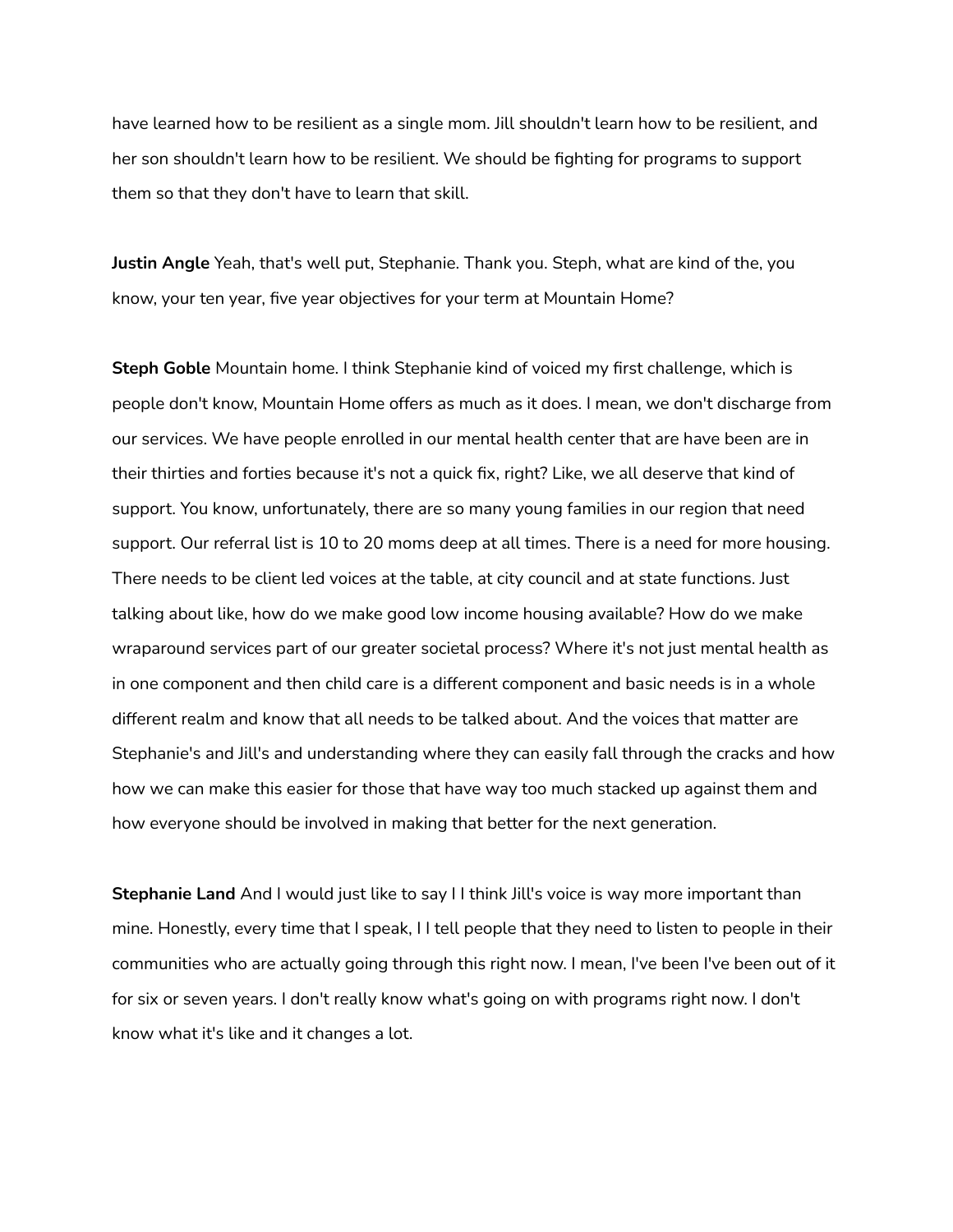Thank you, Jill, for speaking out and talking. I know it's hard and I'm getting emotional. I just like, I really appreciate you bringing Jill into this conversation, and that means a lot to me because a lot of the times I come into a conversation as a white person who owns a home in the South Hills now, and it's just like, I'm so far out of it that I don't really feel connected to to what people are experiencing right now. As much as I try to remind myself what it's like and I try to marvel at there being so much toilet paper in my cabinet, you know, like all of these moments are just like, Wow, I've come so far. But like, we really need to talk to people who are are still struggling to just survive right now. And and I think the people in our community should be the loudest voices in that. Definitely.

**Justin Angle** Well, I can't thank the three of you enough for engaging in this conversation. Stephanie, you just mentioned like feeling a little disconnected to where Jill is. I hope this conversation help more people, more listeners feel connected to each other to these challenges. And if a listener wants to go out and do something about this? Steph, where would you direct folks online to to help get involved in some of these challenges?

**Steph Goble** Yeah, just mountain home, empty beacon or dot org. I'm sorry, or I'm happy to always meet with people individually to talk about it. And I provide tours so they can kind of see. I think it's always nice to have a visual. And the only other thing I would say is the biggest and the strongest message is if there's someone out there that needs that help. So we just want to make sure we're not just speaking to the the supporters, but the moms and partners out there that are really struggling to see where that next door is and how to open it. We're here and we want to help.

**Justin Angle** Thank you.

**Steph Goble** Thank you.